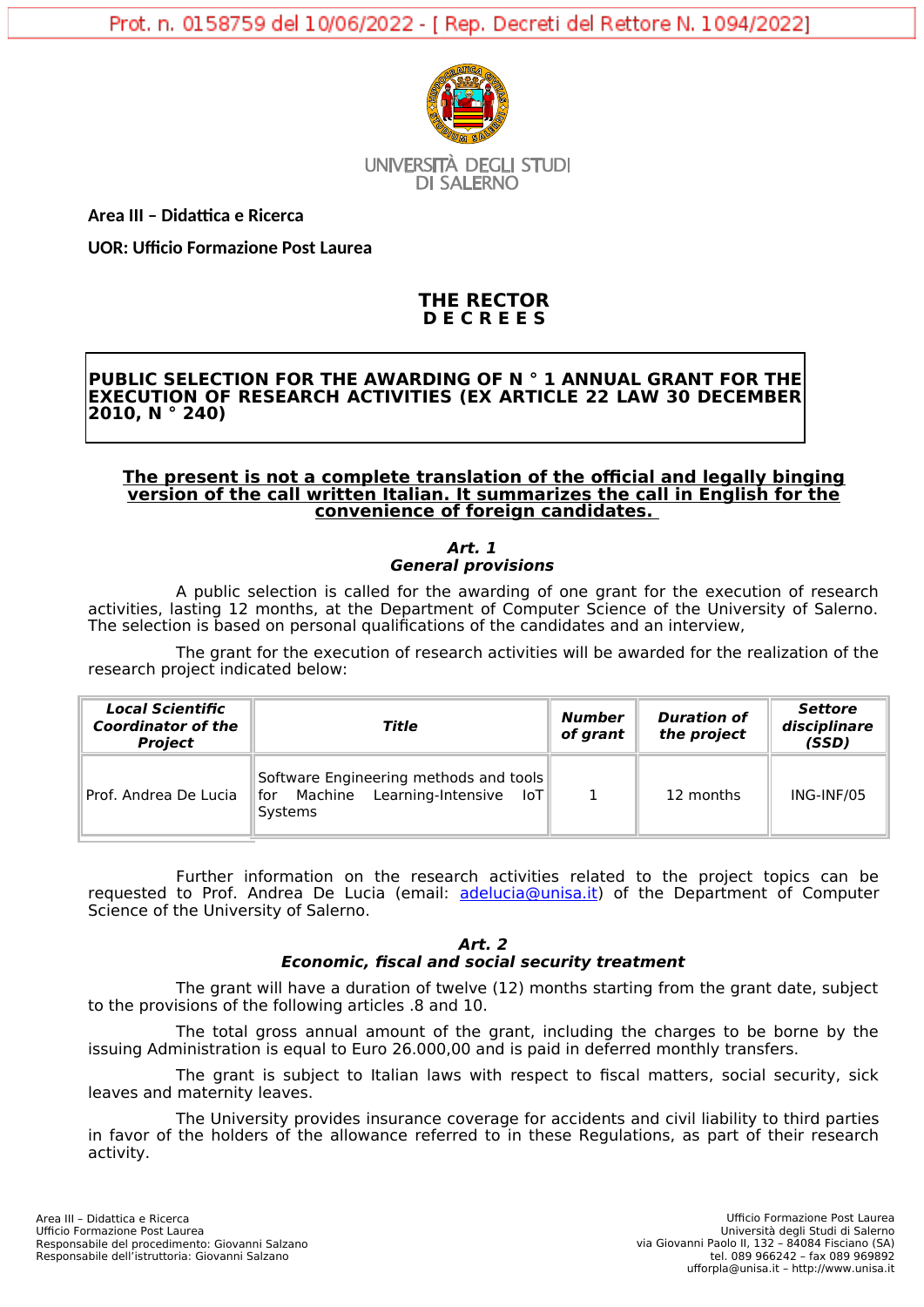

Candidates should fulfill the following requisites:

.

| <b>Project title</b>                   | <b>Admission requisites</b>                 |  |  |  |
|----------------------------------------|---------------------------------------------|--|--|--|
| Software Engineering methods and tools | Master degree obtained in Italy or          |  |  |  |
| for Machine Learning-Intensive         | equivalent abroad in Computer Science;      |  |  |  |
| ∃loT l                                 | Scientific-professional curriculum suitable |  |  |  |
| Systems                                | for carrying out the research activity.     |  |  |  |

These requirements must be possessed, under penalty of exclusion, at the deadline the application submission.

The equivalence between a degree obtained abroad by the candidate and a Master degree obtained in Italy, if not established by international agreements or by the procedures referred to in Italian law, will be established by the Board of Examiners with effects limited to the sole participation to the present public selection.

The permanent staff members of the following institutions are excluded from the selection: Italian Universities; Institutions or Public Bodies of Research and Experimentation, Agenzia Nazionale per le nuove Tecnologie, l'Energia e lo Sviluppo Economico Sostenibile (ENEA); Agenzia Spaziale Italiana (ASI); other Institutions whose diploma of scientific perfection has been recognized as equivalent to the PhD title according to the Italian law.

It is also excluded from the awarding of the grant those who have a degree of kinship or are relative in law, up to the fourth degree included, with a professor belonging to the Department or the proposing Center, or with the Rector, the General Manager, or a member of the University Board of Directors.

# **Art. 4**

# **Submission of applications**

The application to this public selection, as well as the qualifications held, the documents and the publications deemed useful for the purposes of the competition, must be submitted, under penalty of exclusion, exclusively by electronic means, using the dedicated computer application available at the page <u>[https://pica.cineca.it/unisa/DI-2022-adr049](https://pica.cineca.it/unisa/DI-2022-adr011)</u>

The on line application requires an e-mail address for the registration to the system. The candidate must enter all the data required for the application, and attach the documents in PDF electronic format. It will be possible to attach at most 30 documents for the publications and 30 documents for the other titles to be evaluated.

The application form must be completed in all its parts, as indicated in the electronic procedure, and must include:

- $\triangleright$  a detailed curriculum, duly signed by the candidate, including scientific, academic and professional activity;
- $\triangleright$  Master degree (or equivalent title) diploma or certificate with complete transcript of records;
- $\triangleright$  an electronic copy of the Master thesis
- $\triangleright$  any publications including all identifying data: authors, title, Journal/book, page numbers, year of publication and, if available, a DOI)
- $\triangleright$  any other document deemed suitable to prove the professional qualification, scientific production and aptitude for research (including recommendation letters, max 3, by academic supervisors or previous employers)
- $\triangleright$  any other qualifications that the candidate deems useful to evaluate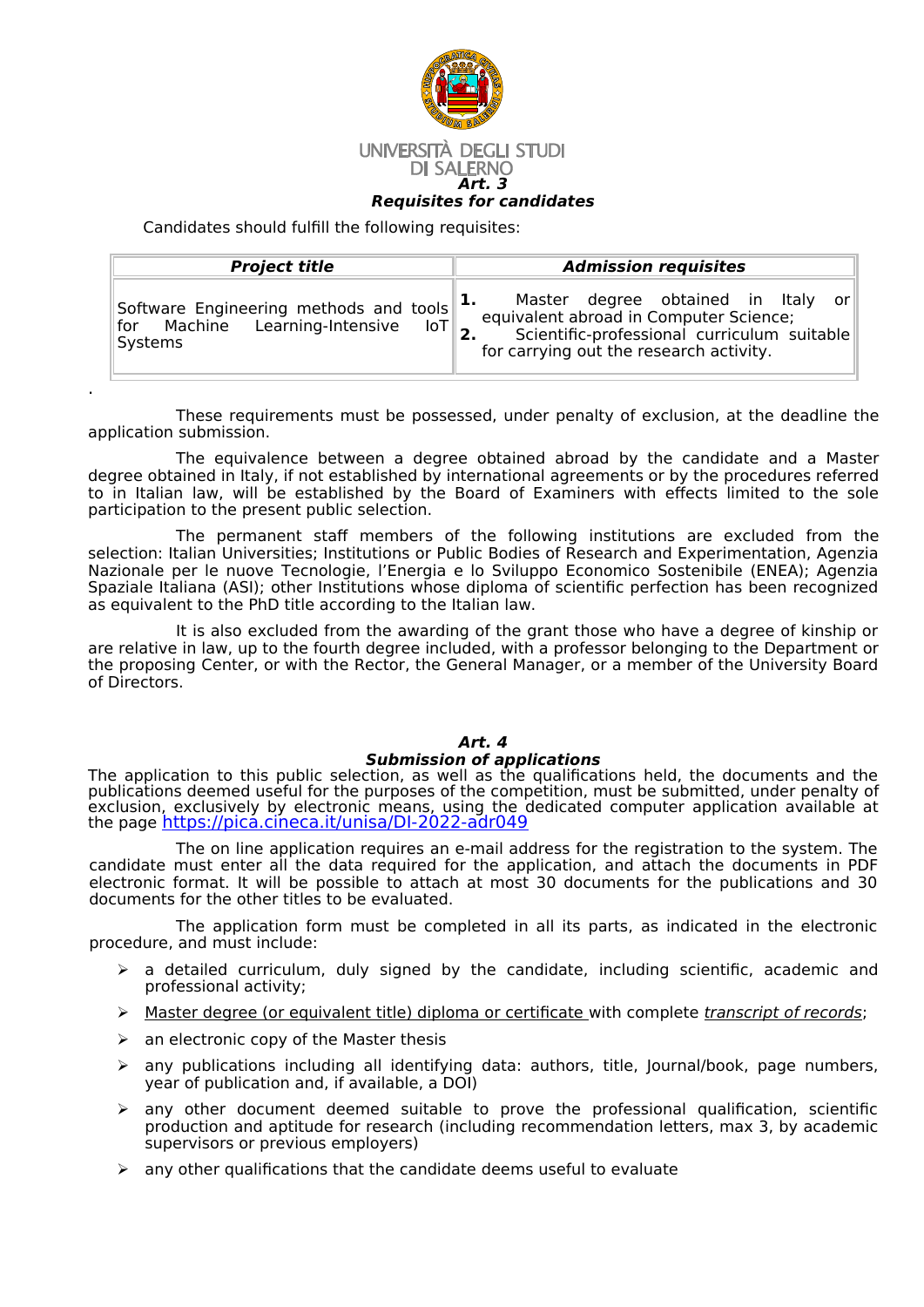

## UNIVERSITÀ DEGLI STUDI **DI SALERNO**

(Documented research activities in public or private institutions with contracts, scholarships or assignments, specialization diplomas, additional Master's diplomas, certificates of attendance at post-degree specialization courses are considered as valid titles);

 $\triangleright$  a list, signed by the candidate, of all the documents and titles presented.

## **The candidate is also required to indicate the e-mail address where he intends to receive the access link for the interview as well as any communications relating to the competition, and to undertake to promptly report any changes that may occur subsequently.**

The electronic submission procedure is the only one accepted. No other means of submission of the application or documentation useful for participation in the procedure are allowed.

The application procedure must be completed **before 12:00** (Rome Time, Central European Time) of the **30th of June 2022**, at which time the computerized procedure referred above will be closed and the system will no longer allow access nor the transmission of the electronic form.

Before the deadline, the system will allow saving of the form in draft mode. The date of electronic submission of the application to this selection will be certified by the computerized system with a special receipt that will be automatically sent by e-mail to the candidate.

Each application will be given an identification number. This number, together with the code of the selection procedure indicated in the computer application, must be specified for any subsequent communication.

The application form must be completed and submitted according to the following procedure:

- $\checkmark$  applicants must save on their own computer the PDF file generated by the system and, without modifying it, print it and put a complete autograph signature on the last page of the printout, and add a legible scan of the **passport or other identity document**. This complete document must be merged in in a single PDF by scanning, and the file obtained must be uploaded to the system.
- $\checkmark$  Other procedures are available which require the access to certified digital signature recognized in Italy. Details are reported in the Italian version of this call.

The University will proceed with the verification of the veracity of the substitutive declarations and self-certifications, made according to the Italian laws.

# **Art. 5 Board of examiners**

The Board of examiners for each of the two grants is appointed by the Rector, upon proposal of the Council of the Department concerned. The Board is made of three professors or tenured researchers of the University of Salerno or of the partner universities participating in the consortium of the TUSAIL project. Among these latter members:

- $\checkmark$  one is the Scientific Responsible of the project:
- $\checkmark$  the other two belong to the same SSD of the project or other SSD related to it.

The Board is chaired by a full professor or, lacking, by an associate professor, or, lacking both, by a tenured researcher.

## **Art. 6 Selection**

The selection procedure is based on documental qualifications and interview.

For each candidate the Board of examiners has a maximum of 100 points available, divided as follows:

→ Degree hold up to 30 points;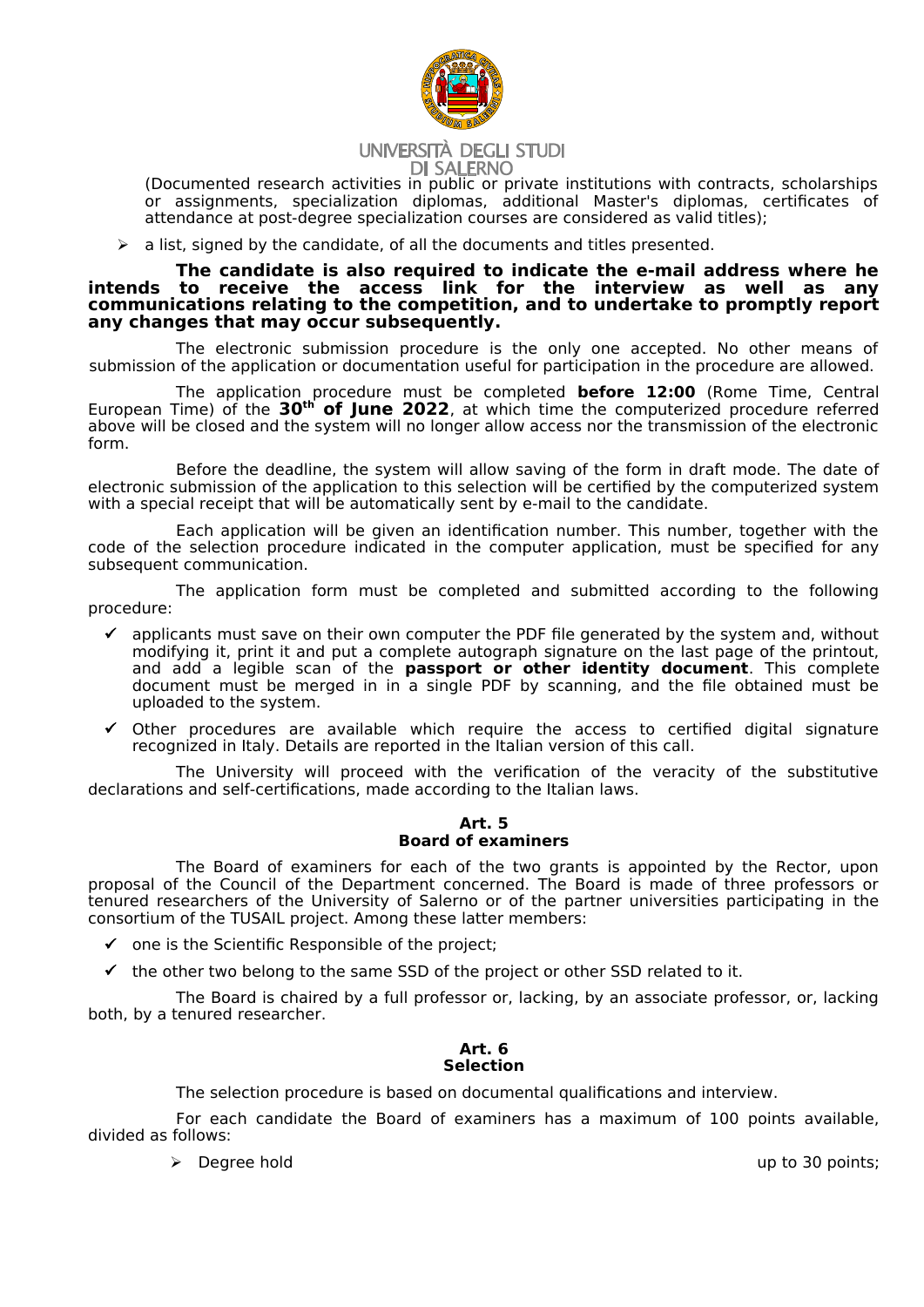

#### UNIVERSITÀ DEGLI STUDI **DI SALERNO**

publications, academic, professional and scientific qualifications: up to 30 points.

 $\triangleright$  outcome of the interview: up to 40 points.

At its first meeting, the Board of Examiners shall define, the evaluation criteria and methods of the candidates' titles and qualification, by possibly setting a minimum score for the admission to the interview, as well as the evaluation criteria and how the interview will be conducted. The result of the evaluation of the qualification documents is communicated to the candidates before the interview takes place (also by means of an e-mail message sent by the Board to the e-mail address specified by the candidates).

For the purposes of the final ranking, the score obtained in the evaluation of the qualification documents is added to the one obtained in the interview.

At the end of their work, the Board of Examiners is obliged to write the minutes of the selection procedure; with particular reference to the criteria and the procedures adopted for the assessment of qualification documents, to the result of the interview, and also to the detailed list of the scores gained by the candidates with their qualification and interviews, including any exclusions, and to the final ranking.

According to the Italian law, if two or more candidates obtain the same score at the end of the evaluation procedure, then the youngest candidate is preferred.

The documents relating to the selection procedure as well as the ranking of candidates are approved by a decree of the Rector and are made available for consultation of the interested parties.

The University will notify to the winners of the outcome of the selection.

#### **Art. 7 Interview**

The interview will take place in English and will have the purpose to evaluate the candidate ability to perform the research tasks of the project, as well as to ascertain their presentation skills and their level of proficiency in English.

The interview will be held since the **7 th of July 2022**, starting at **12:00** (Rome Time, Central European Time) in teleconference (by means of Teams or Webex platform) and will continue in the following days, depending on the number of candidates or time schedule. The indication of the aforementioned dates is considered as notification for all the applicants. Instructions to connect to the teleconference interview will be sent to the applicants admitted to the interview to the email address indicated in the application. The applicants must be provided with audio-video technical equipment suitable for carrying out the videoconference interview. The applicants who do not attend the interview via teleconference on the  $7<sup>th</sup>$  of July 2022, will be considered excluded from the selection.

The identity of the candidates will be verified at the beginning of the interview by means of the identification document, already submitted during the application procedure.

#### **Art. 8**

# **Drafting of the private law contract and starting date of the grant**

The awarding of the grant is formalized by signing of a private law contract between the University and the candidate resulting the first in the final ranking. The selected candidate convened for the signing of the contract simultaneously presents, the original or the certified copy of the documents proofing the requisites of the call as well as of the qualification documents provided in support of the evaluation.

The winner is considered resigned if he/she does not show up within the deadline or does not produce the required documentation.

The contract must specify analytically the work program assigned, as well as the number and frequency of the periodical checks of its activities referred to in Article 9 below, with the clarification that in case of negative judgment the relationship will be terminated.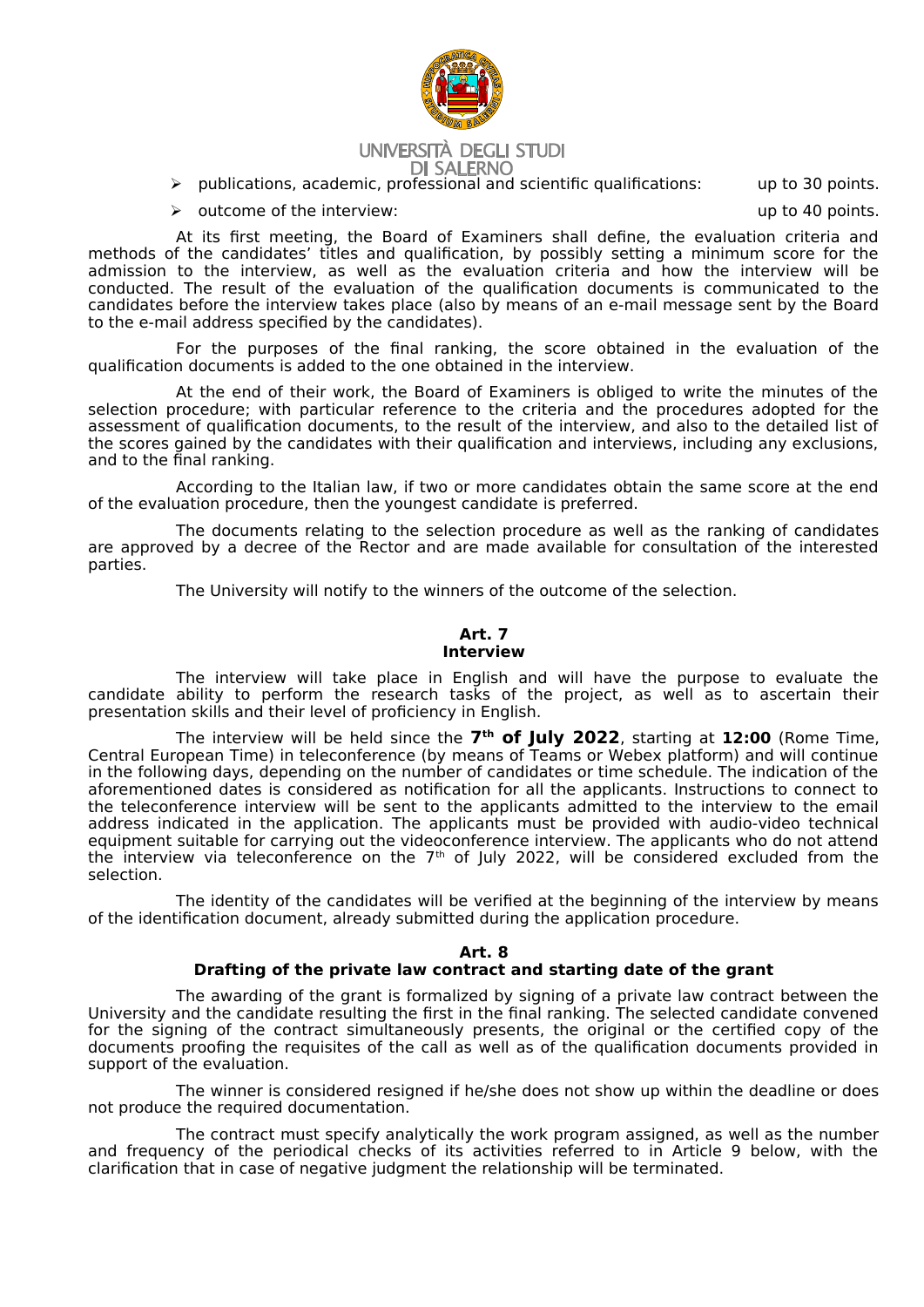

#### **Art. 9 Tasks, rights and duties of the grant holders**

The grant holders participate in research programs and related technical-scientific activities, provided by the Department of Computer Science.

They can carry out, with their consent and the consent of their Supervisor, and without gaining rights of any kind, supplementary teaching activities, exclusively on topics pertaining to the research in progress.

They have the right to use laboratories and equipment of the Department for the purpose of the research project activities. In case it is necessary to carry out research activities in external structures, the grant holder must be expressly authorized by the Scientific Responsible of the project and proper communication must be sent to the Administration.

The research activity must be suspended for maternity and can also be suspended only for serious and duly certified illness. The suspension periods, with the exception of the mandatory maternity leave, can be recovered at the end of the natural expiration of the contract, subject to agreement with the Scientific Responsible of the project and in compliance with the limits imposed by the available funding. In the case of compulsory maternity leave, the contract is automatically extended according to the provisions of current legislation. In the case of maternity leave, the social security provisions according to the Italian law apply.

## **Art. 10 Periodical assessment of the activity**

The grant holders are required to submit to the Department Council detailed reports on the research activity carried out for periods not exceeding one year, in accordance with the provisions of letters c) and d) of the previous article 8.

The Department Council, after hearing the Scientific Coordinator of the project, formulates a reasoned evaluation on the activity carried out by the researcher and provide the consent to the possible renewal request.

# **Art. 11 Revocation of the grant and withdrawal of the holder**

If the researcher does not regularly continue the research activity without justifiable reason, or is responsible for serious and repeated deficiencies, or in case of negative judgment following a periodic check of the activity, or for other justified reason, the Scientific Coordinator of the Project may propose the revocation of the grant, to be arranged with the appropriate decree of the Rector, acquired the consent of the Department concerned.

The holder of the grant has the right to withdraw from the agreement by giving notice to the Administration not before the 4<sup>th</sup> month of activity and with at least thirty days notice. In case of missing notice, a sum corresponding to a monthly payment will be retained.

#### **Art. 12 Incompatibility**

The grant is incompatible with other employment contracts, even for a short term, but the holder has the possibility to be placed on leave without grant for the entire duration of the contract, according to art. 22, paragraph 3, of Law No.240 of 30 December, 2010.

The grant is also incompatible with other incomes deriving from professional activities or work relationships carried out on a continuous basis.

Holding the grant is also incompatible with the participation to Bachelor Degree Courses, Master's Degree Courses, PhD Courses with scholarships, Professional Master Courses or Medical Specialization.

Research grants do not give rights regarding the access to university permanent staff positions.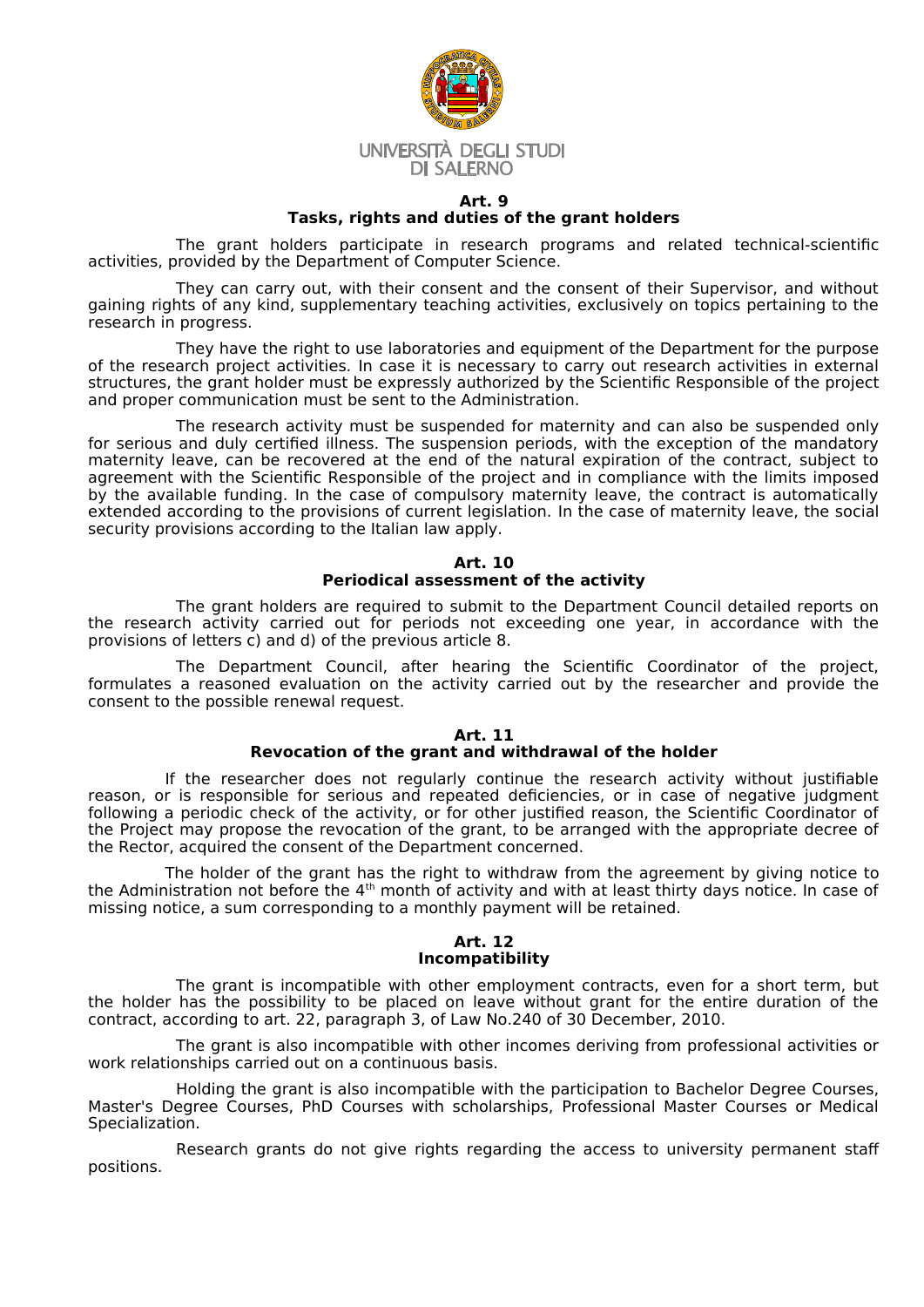

## **Art. 13 Publicity**

This call and the facsimile of the application form are published on the Official Notice<br>of the University of Salerno, accessible via the University website at: Board of the University of Salerno, accessible via the University website at: http://web.unisa.it/amministrazione-trasparente/albo, as well as made public, on the Internet, on the websites of the Ministry of Education, University and Research and of the European Union, as well as on the web page of the responsible Office: <http://web.unisa.it/ricerca/assegni-ricerca/bandi>.

# **Art. 14 Personal data management**

According to the EU Regulation of the European Parliament and of the Council dated 27 April 2016 (published in the Official Journal of the European Union No. L. 119/1 of 4 May, 2016), the University of Salerno ensures that the treatment of personal data will be based on principles of lawfulness, fairness and transparency towards the data of the applicants.

In particular, personal data will be collected in an appropriate, relevant manner for a duration limited to the purposes related to and instrumental to this call and to the possible management of the grant assignment by the University. Subsequently, data will be treated in a manner compatible with this purpose. They will be kept in a form that allows identification of the person referred to data for a period of time not exceeding the achievement of the aforementioned purposes, as well as for statistical purposes, after adoption of appropriate technical and organizational measures to protect the rights and freedoms of the applicants.

The processing of personal data will be carried out in both computerized and paper media. The consent to the processing of the aforementioned data is mandatory for the completion of the selection of this call, and for the possible management of the academic career of the student. Consequently, any refusal to provide the data will not allow the performance of the selection and the management of the academic career. The data may be disclosed to public or private subjects, including publication on the University website, for formalities imposed by law. To this end, the treatment will be carried out by University staff.

According to articles 15-22 of the EU Regulation, candidates have the right to obtain confirmation of the existence or otherwise of the processing of personal data provided and, in this case, to obtain access to them. They also have the right to: request the correction of inaccurate personal data or the integration of incomplete personal data; cancellation of the same; the limitation of the treatment; the notification in case of rectification or cancellation of the data, the limitation of the treatment in the cases strictly required; the portability of the same and the opposition to treatment and profiling.

The data controller is the University of Salerno, with registered office in Fisciano (SA) at via Giovanni Paolo II, 132, in the person of its legal representative, Rector Pro-tempore, Telephone: 089/966960, and -mail: rettore@unisa.it PEC: [ammicent@pec.unisa.it](mailto:ammicent@pec.unisa.it)

Responsible for the processing of personal data is the Consorzio Interuniversitario CINECA, as the supplier of the related service - with registered office in via Magnanelli 6/3 - 40033 Casalecchio di Reno (BO), Telephone: 051/6171411, PEC: <u>[cineca@pec.cineca.it](mailto:cineca@pec.cineca.it)</u>

Responsible for the protection of personal data is the Manager authorized by the Data Controller in relation to their functions and data protection: e-mail: protezionedati@unisa.it; PEC: [protezionedati@pec.unisa.it](mailto:protezionedati@pec.unisa.it)

Administrative manager of the selection proceedure, according to the articles 4 and following of the Law No.241 of 7 August 1990 and successive modifications, is the dott. Giovanni SALZANO, - Postgraduate Training Office of the University of Salerno - via Giovanni Paolo II, no. 132, 84084 Fisciano (Sa) - tel. +39 (0)89/966242, fax +39 (0)89/969892, e-mail: [gsalzano@unisa.it](mailto:gsalzano@unisa.it)